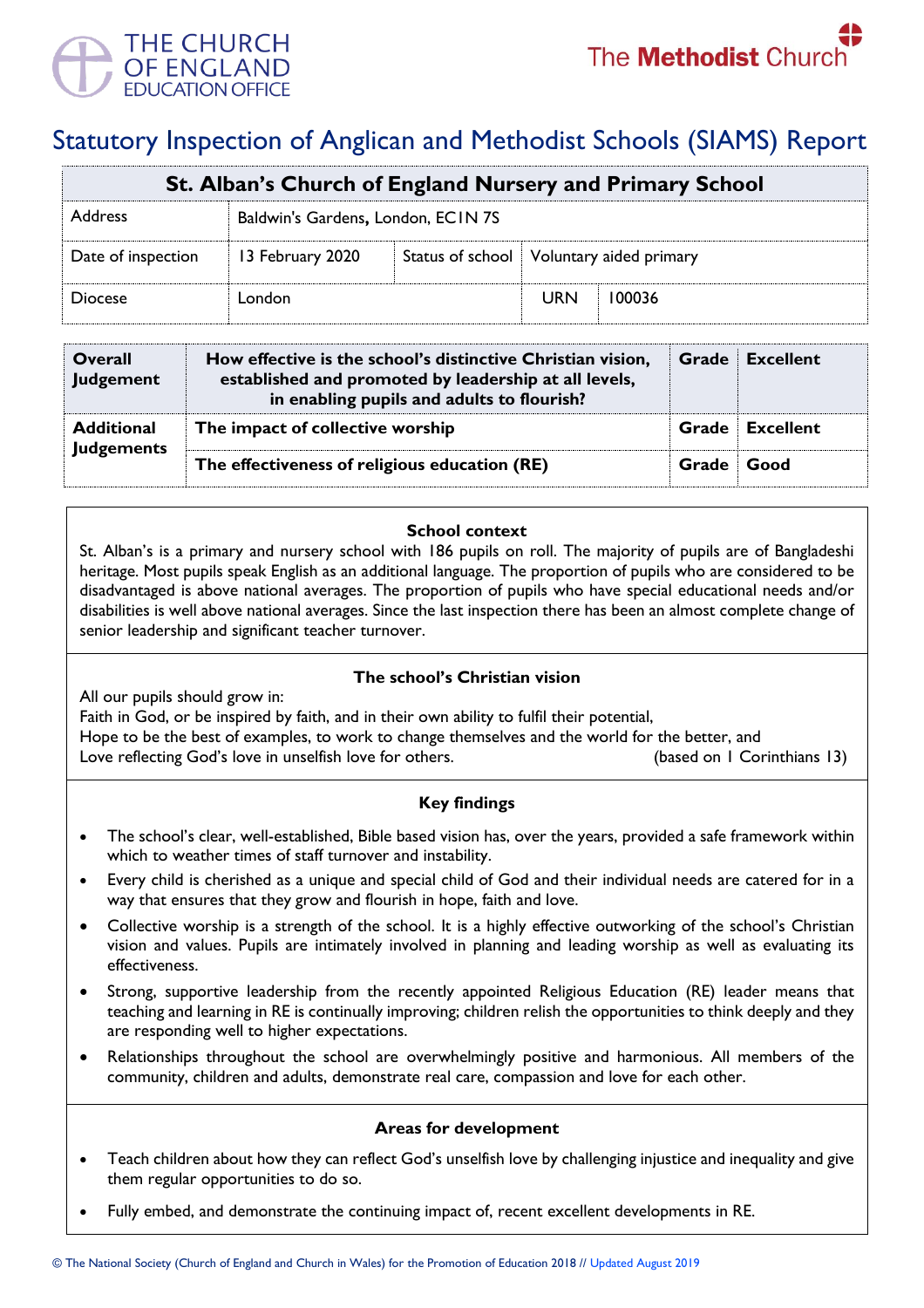How effective is the school's distinctive Christian vision, established and promoted by leadership at all levels, in enabling pupils and adults to flourish?

#### **Inspection findings**

St. Alban's school is a warm, welcoming and highly inclusive school. Every pupil, regardless of their needs and starting points is embraced and provided for as a unique and special child of God. Leaders at all levels, promote the school's vision that 'all pupils should grow in faith, hope and love'. This biblically rooted vision is so embedded into the very fabric of the school that, despite a period of significant staff turnover and a change of headteacher, the beating heart of the school has not changed. Indeed, one member of staff who returned after having taught elsewhere commented, '… when I came back it was like a whole new staff but it felt like I'd never been away!'.

Relationships, at all levels, throughout the school are warm, compassionate and overwhelmingly positive. Staff flourish and their morale is high because everyone feels respected and supported. Quality induction and professional development support all staff. This has enabled some support staff to become teachers and some teachers to aspire to become Church school leaders. The school is continually improving because the school's leaders, with their vision at the centre, are exceptionally conscientious about evaluating the impact of what they do and acting on the results of their evaluations.

Led by the school's vision and associated values, pupils' behaviour is excellent. They aspire to live by the school's values and they actively relate their behaviour and learning to them. They speak of being inspired by the adults at school and older pupils are acutely aware of their responsibility to set good examples to younger children by being kind, being righteous and being loving. Through the school council initiated development of a kitchen garden, pupils are developing a real passion for looking after the environment. Although the school supports several charities, including Streetchild, opportunities for pupils to understand and challenge inequality and injustice at home and abroad are not well developed.

Providing for children with a range of needs is an indisputable strength of the school. School leaders believe that each child is unique and of immense value. This inspires them to work relentlessly, as a team, to ensure that all flourish and reach their full potential. Parents of children with special needs speak passionately about the love and care their children receive and how that gives them real hope for the future. A strong focus on mental health and wellbeing is illustrated by the well-used open access to the 'Prayer Tree' at break-times and the centrally located 'Worry-Box'. Pupils talk easily about the importance of having time for quiet reflection and how crucial it is to express concerns and worries

The deep-rooted and successful partnership with the parish church is a beacon of faith, hope and love in the local community. The vicar is a regular visitor; he is well known to pupils and their families and provides an additional layer to the already excellent pastoral support that the school provides. There is a close and productive relationship with the diocese. This results in very effective and reciprocal professional learning and development for all involved. For example, the recently appointed Religious Education (RE) lead has received highly effective subject training and the school's special needs coordinator is supporting the diocese in enriching the RE curriculum for children with complex needs. The school works successfully with a small group of other local church schools; for example, in moderating RE standards.

With the vision for all pupils to develop the independence and skills that will give them a hope for the future, the school's leaders make some bold curriculum decisions. One such decision is the annual 'University' project. During this time, pupils choose to work in cross-age faculties to plan, prepare, practice and produce a stage show. This enables pupils to cultivate their curiosity and individual talents, as they dedicate time to pursue topics and activities that inspire them. In English and maths, pupils' progress, from their starting points, is good.

Daily collective worship is at the very heart of school life. It is extremely well planned, led and evaluated by staff, clergy and pupils. Pupils of various faiths speak of feeling completely comfortable to join in but not pressured to say things they may not believe. They say that they truly value the time spent together, the chance to reflect and be quiet, to think deeply and to apply the school's vision to everyday life. Pupils, staff and even parents speak enthusiastically about how messages from worship stay with them and cause them to reflect throughout the day. For example, after hearing Jesus' parable of the lost sheep, participants were encouraged to think about someone they knew who might be 'lost' and what they could do to help that person. Worship includes Anglican liturgy and traditions and always has a focus on biblical texts. Of particular note is the exceptionally effective